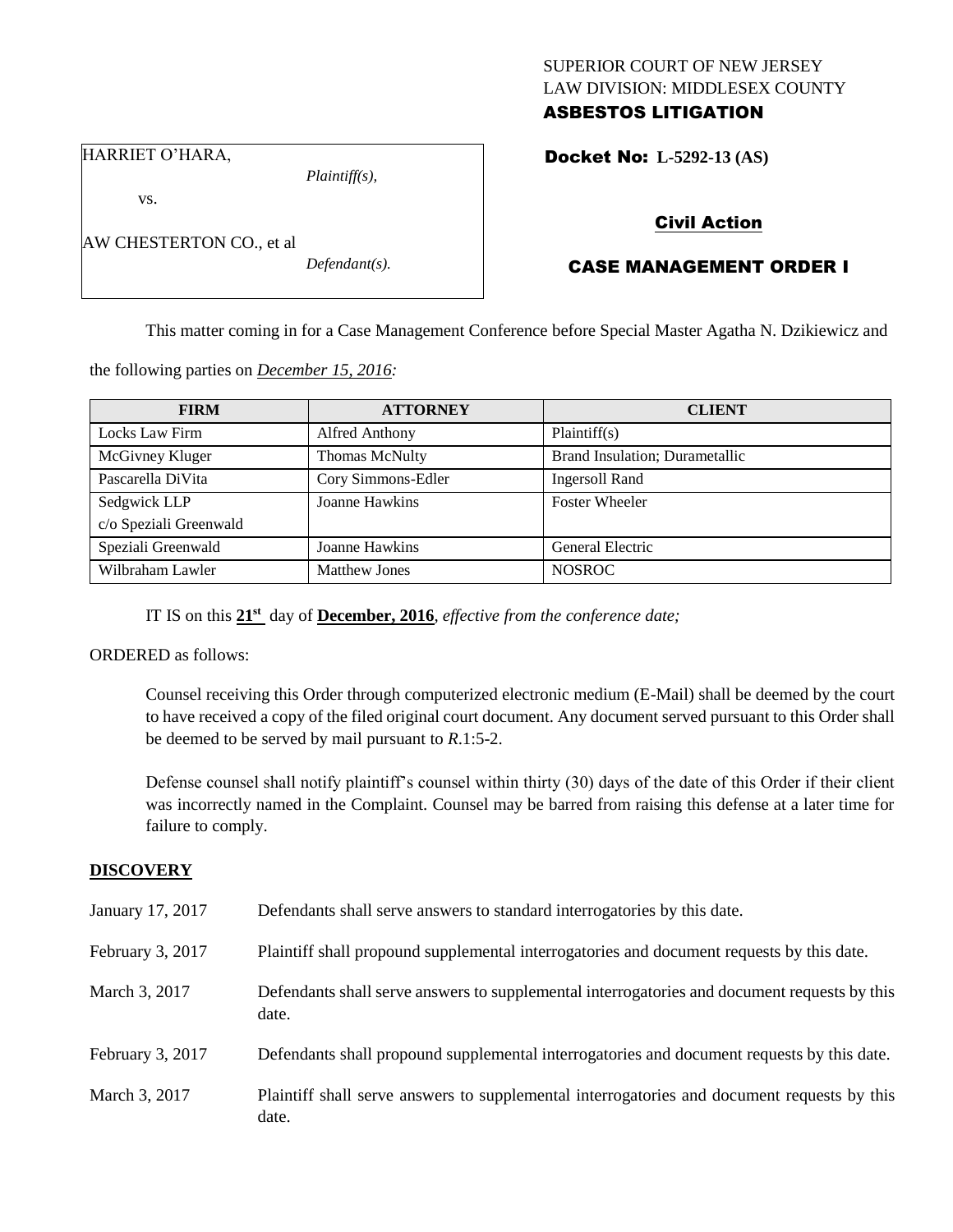| April 28, 2017 | Plaintiff depositions shall be concluded by this date. Plaintiff's counsel shall contact the<br>Special Master within one week of this deadline if plaintiff depositions are not completed by<br>this date. |
|----------------|-------------------------------------------------------------------------------------------------------------------------------------------------------------------------------------------------------------|
| June 30, 2017  | Fact discovery, including depositions, shall be completed by this date. Plaintiff's counsel shall<br>contact the Special Master within one week of this deadline if all fact discovery is not<br>completed. |
| June 30, 2017  | Depositions of corporate representatives shall be completed by this date.                                                                                                                                   |

## **EARLY SETTLEMENT**

July 14, 2017 Settlement demands shall be served on all counsel and the Special Master by this date.

### **SUMMARY JUDGMENT MOTION PRACTICE**

| July 21, 2017     | Plaintiff's counsel shall advise, in writing, of intent not to oppose motions by this date. |
|-------------------|---------------------------------------------------------------------------------------------|
| August 4, 2017    | Summary judgment motions shall be filed no later than this date.                            |
| September 1, 2017 | Last return date for summary judgment motions.                                              |

### **MEDICAL DEFENSE**

- February 3, 2017 Defendants shall request executed medical authorizations from plaintiff's counsel by this date.
- March 3, 2017 Plaintiff shall serve executed medical authorizations by this date.

October 6, 2017 Plaintiff shall serve medical expert reports by this date.

- October 31, 2017 The defense medical examination of plaintiff(s) shall be completed by this date.
- November 17, 2017 Defendants shall identify its medical experts and serve medical reports, if any, by this date. In addition, defendants shall notify plaintiff's counsel (as well as all counsel of record) of a joinder in an expert medical defense by this date.

## **LIABILITY EXPERT REPORTS**

- October 6, 2017 Plaintiff shall identify its liability experts and serve liability expert reports or a certified expert statement by this date or waive any opportunity to rely on liability expert testimony.
- November 17, 2017 Defendants shall identify its liability experts and serve liability expert reports, if any, by this date or waive any opportunity to rely on liability expert testimony.

#### **ECONOMIST EXPERT REPORTS**

- October 6, 2017 Plaintiff shall identify its expert economists and serve expert economist report(s), if any, by this date or waive any opportunity to rely on economic expert testimony.
- November 17, 2017 Defendants shall identify its expert economists and serve expert economist report(s), if any, by this date or waive any opportunity to rely on economic expert testimony.

 $\_$  ,  $\_$  ,  $\_$  ,  $\_$  ,  $\_$  ,  $\_$  ,  $\_$  ,  $\_$  ,  $\_$  ,  $\_$  ,  $\_$  ,  $\_$  ,  $\_$  ,  $\_$  ,  $\_$  ,  $\_$  ,  $\_$  ,  $\_$  ,  $\_$  ,  $\_$  ,  $\_$  ,  $\_$  ,  $\_$  ,  $\_$  ,  $\_$  ,  $\_$  ,  $\_$  ,  $\_$  ,  $\_$  ,  $\_$  ,  $\_$  ,  $\_$  ,  $\_$  ,  $\_$  ,  $\_$  ,  $\_$  ,  $\_$  ,